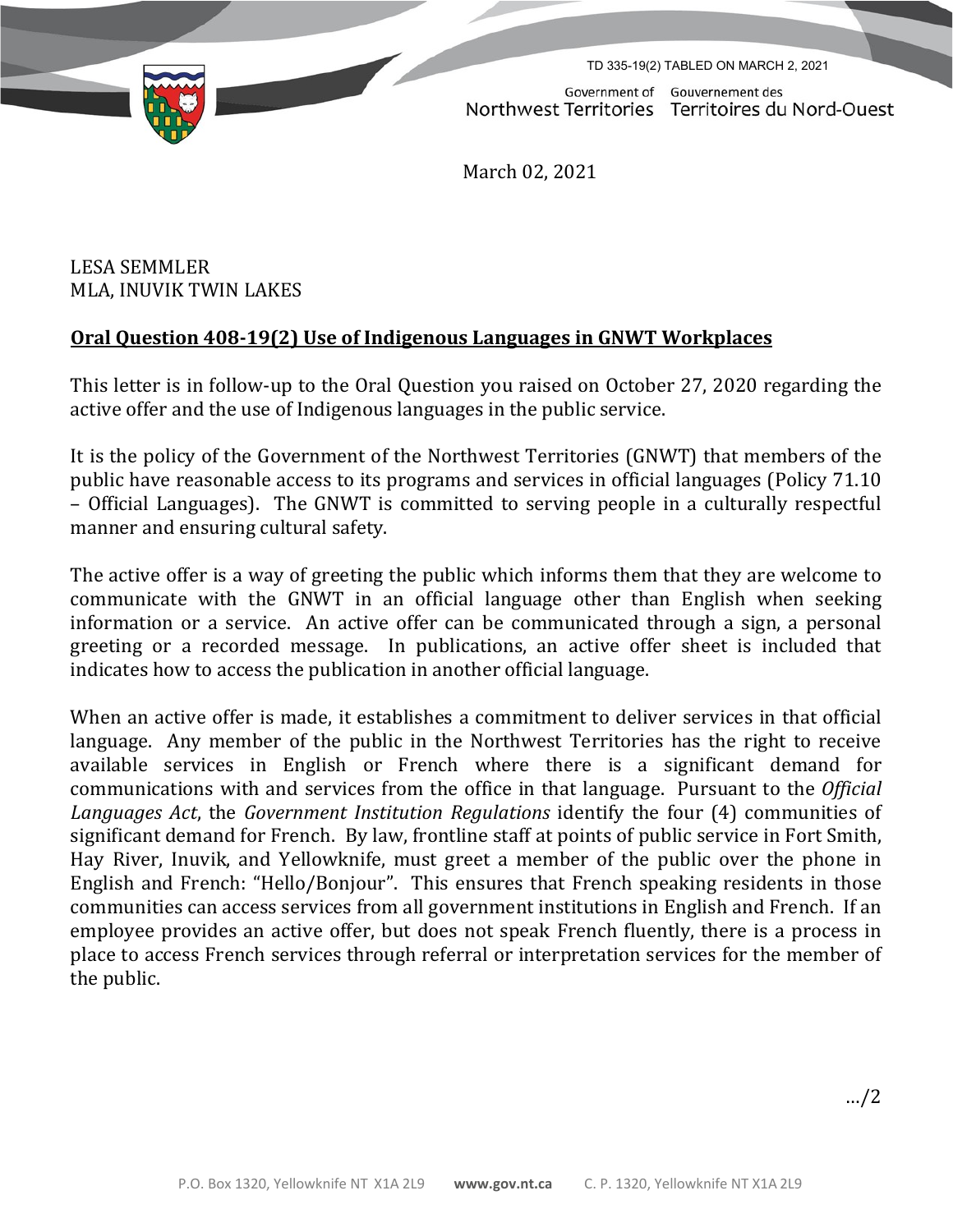The French Active Offer training provides employees with relevant background, tools and advice on how to provide a French active offer to the public.

The French Active Offer training does not encourage participants to answer in an Indigenous Language. The training encourages participants to contact the Indigenous Languages and Education Secretariat (ILES) with questions or concerns about how to provide an active offer in an Indigenous language. The Department can confirm that if participants in the training reach out to ILES, they would be directed to the *1997 Official Language Guidelines* which states that 'in a Designated Office, an employee will initially address a member of the public in all of the official languages of that designated office (including English) in which that employee is fluent'.

The *2019 – 2020 Annual Report on Official Languages* indicates there are 176 employees of the public service who receive a bilingual bonus for an Indigenous language. Employees receiving a bilingual bonus for an Indigenous language only receive French Active Offer training if they are in frontline positions in Significant Demand communities. Bilingual bonuses are offered to employees who speak an additional official language and provide adequate services to the public. These employees provide direct services to the public in an Indigenous language and receive a financial bonus for doing so. As per the *1997 Official Language Guidelines* these employees are required to provide an active offer of service in the official languages of that designated office in which that employee is fluent, and French, if it is a significant demand community. For instance, in Inuvik, a Gwich'in speaking frontline employee would initially address a member of the public in Gwich'in, English and French.

While there is currently no mechanism to ensure employees are following through on the *Official Language Guidelines*, in the fall of 2020, ECE began the process of revising the *Official Languages Guidelines Manual* in fulfillment of Action 2.1 of the *2018-2022 NWT Indigenous Languages Action Plan.* A draft has been completed and is currently under review within the Department. This process is anticipated to be completed by the end of December 2021. Updating the *Official Languages Guidelines Manual* is foundational to the successful implementation of the following actions related to services in Indigenous languages:

- Action 2.1 Update official languages regulations, policy and guidelines to improve access to public services in Indigenous languages;
- Action 2.2 Educate GNWT employees on their role in providing Indigenous languages services as laid out in the *Official Languages Guidelines*; and
- Action 2.4 Support GNWT Departments to be able to offer improved public services in Indigenous languages as outlined in the *Official Languages Guidelines*.